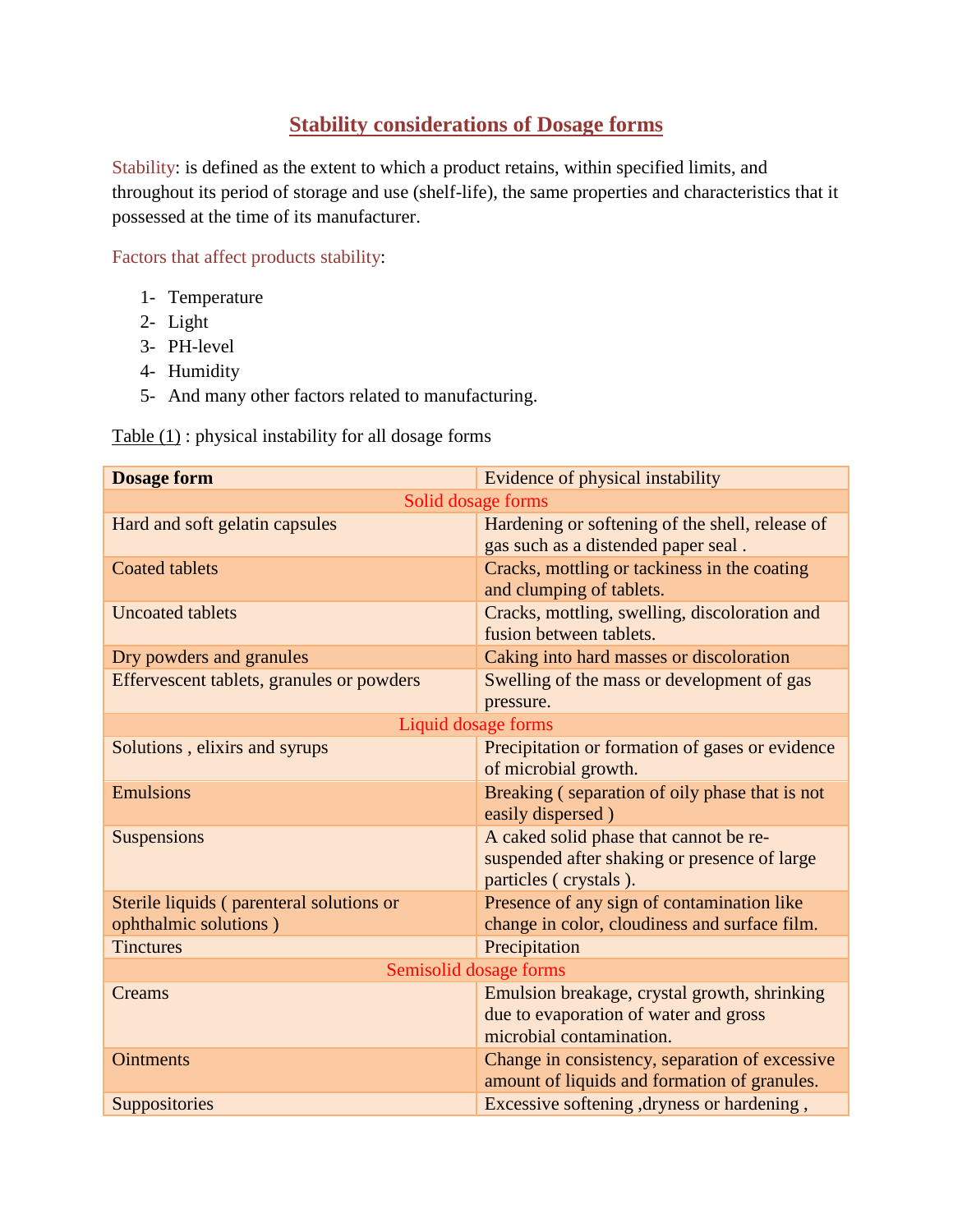# Table (2): In use shelf-lives for in-sterile medications

## **Tablets and capsules**

| <b>Blister Packed/Single Unit Dose</b>                        | <b>Manufacturer's Expiry</b> |
|---------------------------------------------------------------|------------------------------|
| <b>Bulk Packs</b>                                             | 1-Year from date of opening  |
| Exceptions: Products susceptible to atmospheric moisture, GTN |                              |

# **Liquids**

| Preserved                                                            | Internal and External 6-Months<br>(local policy may direct 3-months for<br>internal liquids) |
|----------------------------------------------------------------------|----------------------------------------------------------------------------------------------|
| <b>Extemporaneously Prepared to a BP</b><br>Monograph or EDS Formula | 4-Weeks from date of manufacture                                                             |
| Diluted Preserved liquids                                            | 2-Weeks                                                                                      |
| <b>Preserved with Chloroform</b>                                     | 2-Weeks                                                                                      |

### **Creams**

| Packed in Tubes                         | 3-Months (local policy may direct 1-<br>Month for Unpreserved creams) |
|-----------------------------------------|-----------------------------------------------------------------------|
| Packed in Jars/Pots                     | 1-Month                                                               |
| <b>Diluted Commercial Preparations</b>  | 2-Weeks                                                               |
| Extemporaneously Prepared in a suitable | 4-Weeks from date of manufacture                                      |
| base                                    |                                                                       |

### **Ointments**

| Packed in Tubes                         | 6-Months                         |
|-----------------------------------------|----------------------------------|
| Packed in Jars/Pots                     | 3-Months                         |
| <b>Diluted Commercial Preparations</b>  | 4-Weeks                          |
| Extemporaneously Prepared in a suitable | 8-Weeks from date of manufacture |
| base                                    |                                  |